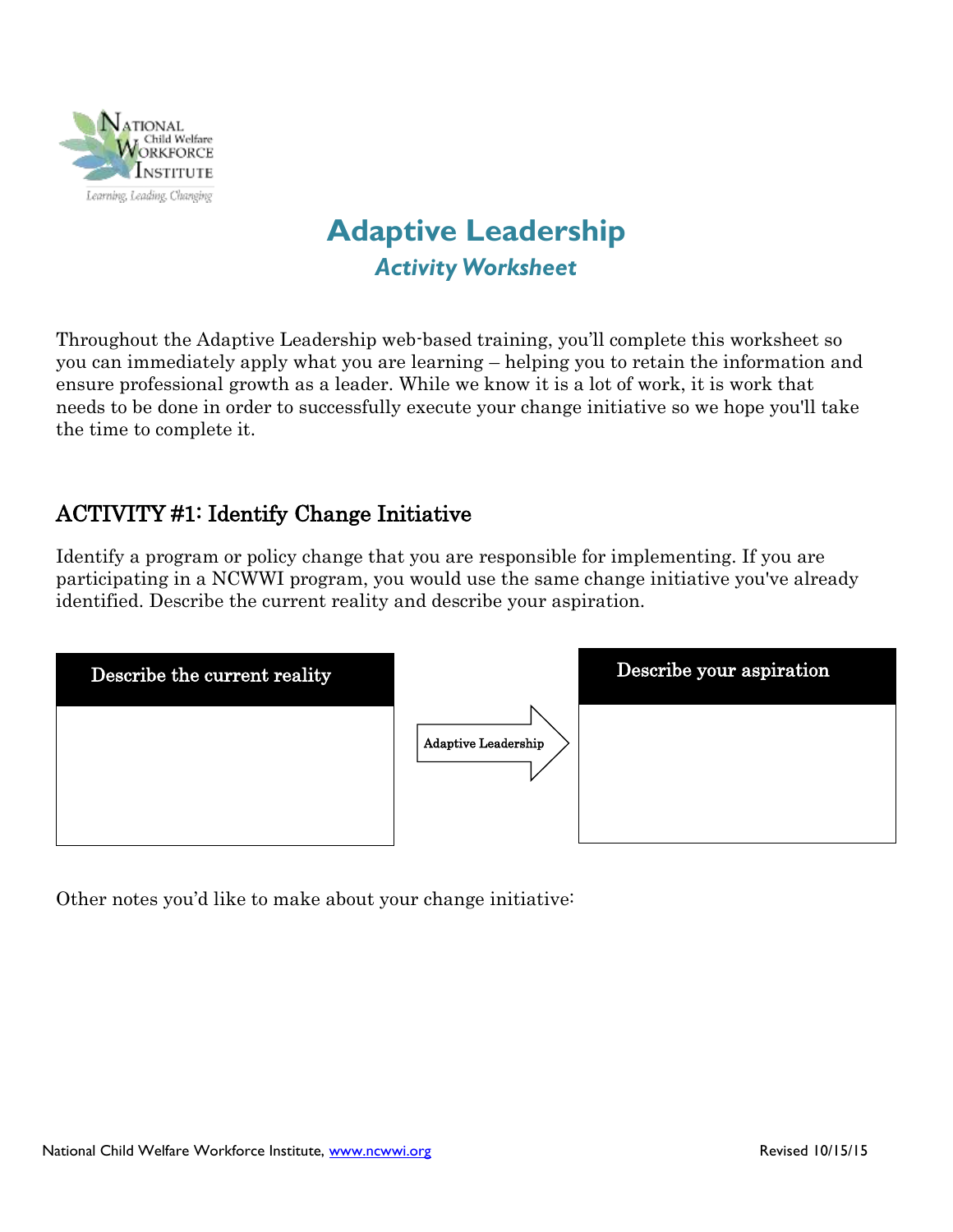## ACTIVITY #2: Identifying Technical & Adaptive Elements

In reality, most problems are neither fully technical nor fully adaptive. Most problems are bundled with elements of each. A major part of leadership is teasing out what part of a problem is technical and what part is adaptive so you can respond appropriately.

| Technical                         | Adaptive                           |
|-----------------------------------|------------------------------------|
| Clear definition                  | Unclear definition                 |
| Clear solution $&$ implementation | Unclear solution & implementation  |
| Perspectives aligned              | Legitimate, competing perspectives |
| Leader has primary responsibility | Stakeholders primarily responsible |

Which aspects of your change initiative are technical?

Which aspects of your change initiative are adaptive?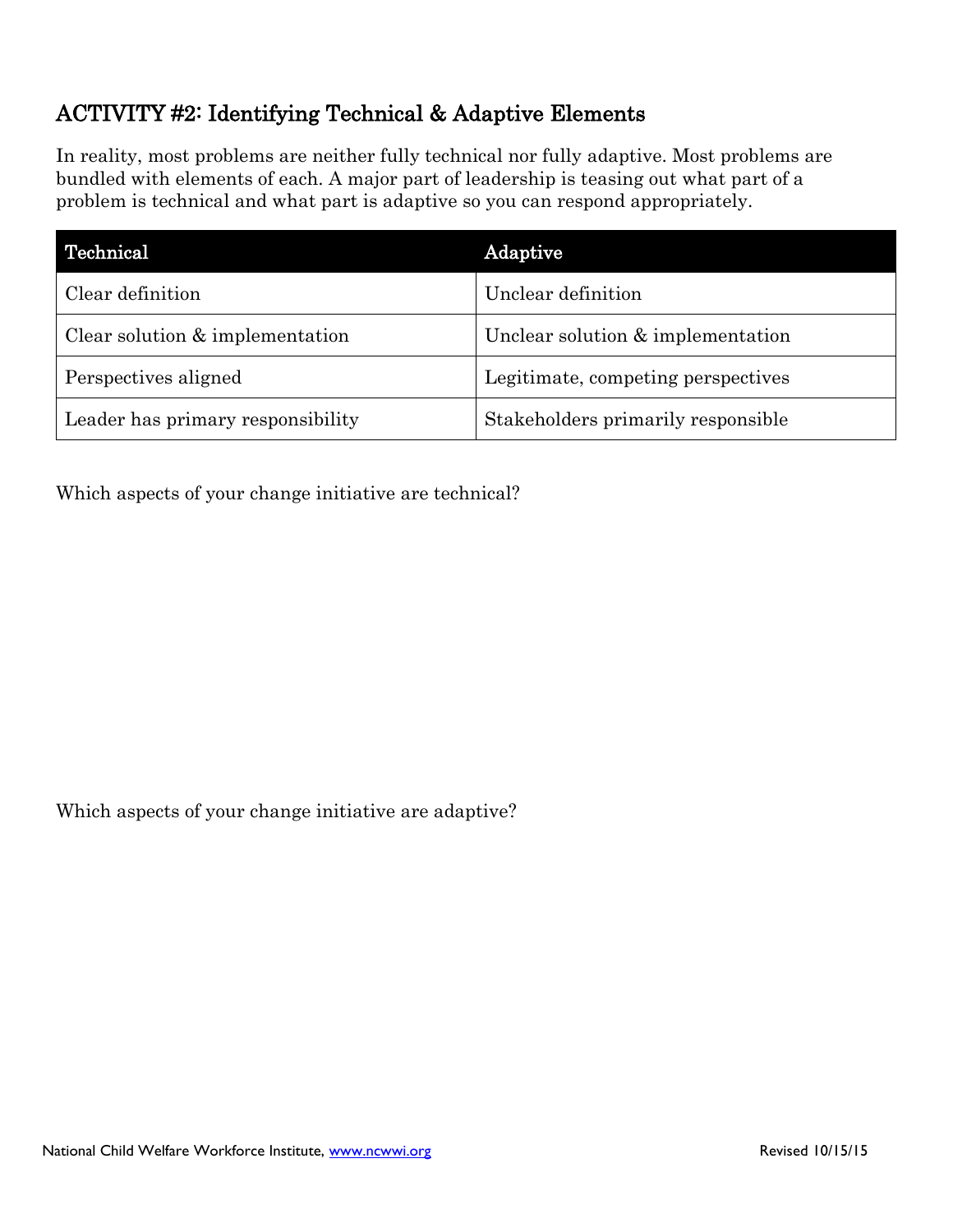#### ACTIVITY #3: Diagnostic Framework

You may or may not know the answers to the questions below at this time. Write down what you know now and you can always add to this section as you learn more.

- Does the current challenge emerge from changing values or priorities within the agency or changing conditions externally? What is intended?
- What other agency commitments are there currently and how will they compete for staff time/resources?
- What are the structures put in place to capture learning (what is working  $\&$  not working)?
- What are the hidden issues (elephants in the room) that we're not dealing with? What are we avoiding?
- Who are relevant stakeholders? What are their perspectives and what losses will they experience?
- What strategies have I/we tried and what happened? What have we been unwilling to try and for what reason? Are there ways to interpret this problem that we haven't discussed?

Reminder: Make sure to build in to the process time for reflection & continuous learning. What is working and not working? What are the values, loyalties, commitments, issues, losses people are experiencing? What changes need to occur so that we are stronger than ever before?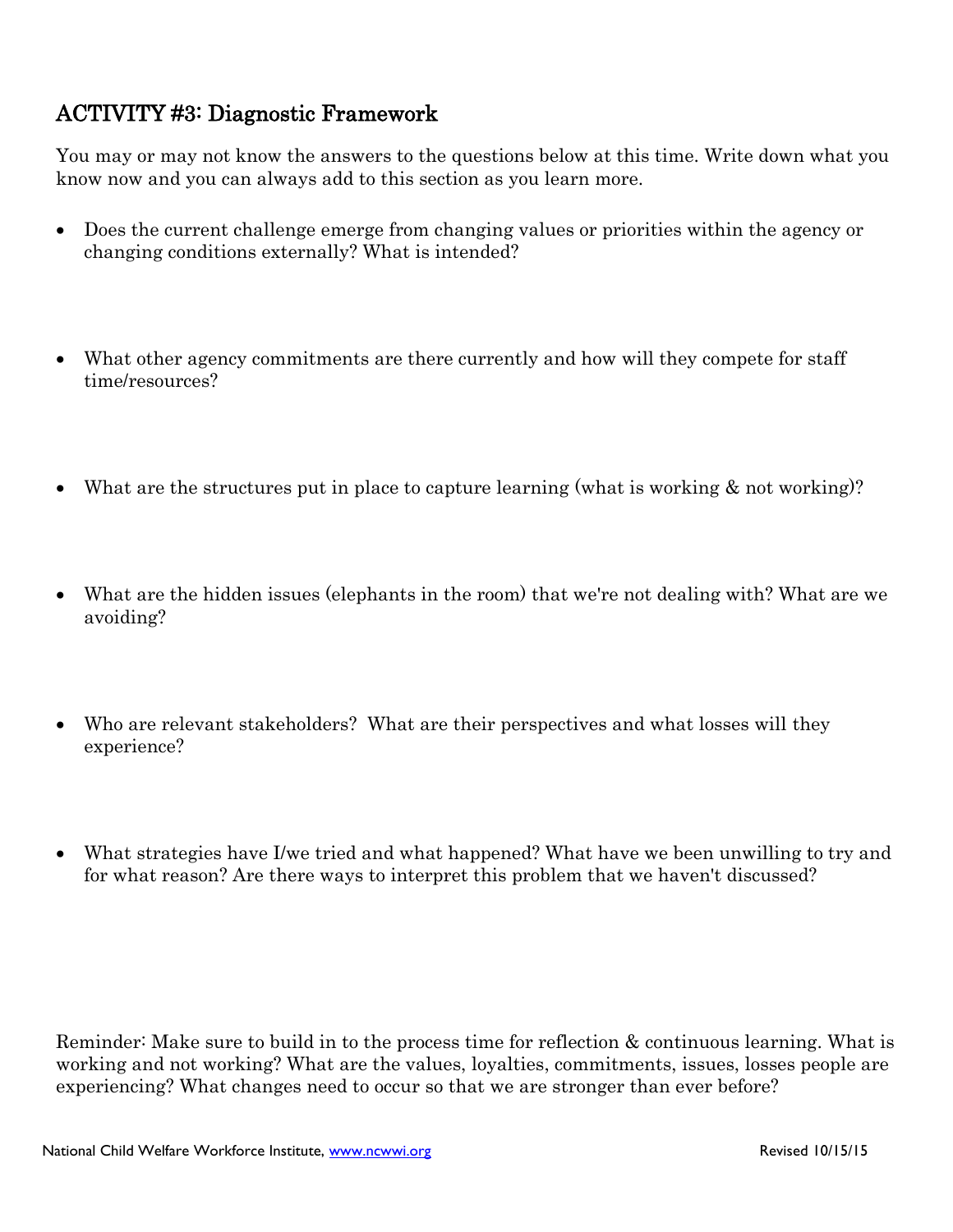#### ACTIVITY #4: Work Plan

Review all 7 behaviors of Adaptive Leadership. How will you employ these to facilitate change?

- 1. How will you get on the balcony? What is happening on the dance floor?
- 2. What are some of the ways you need to be thinking politically while implementing your change initiative?
- 3. How can you be open to all voices?
- 4. What are some of the ways you could regulate distress?
- 5. In what arenas might you orchestrate conflict?
- 6. What are ways you can involve others (i.e. give the work back to the people)?
- 7. How can you hold steady to manage other people's distress? What are some ways to manage your distress?